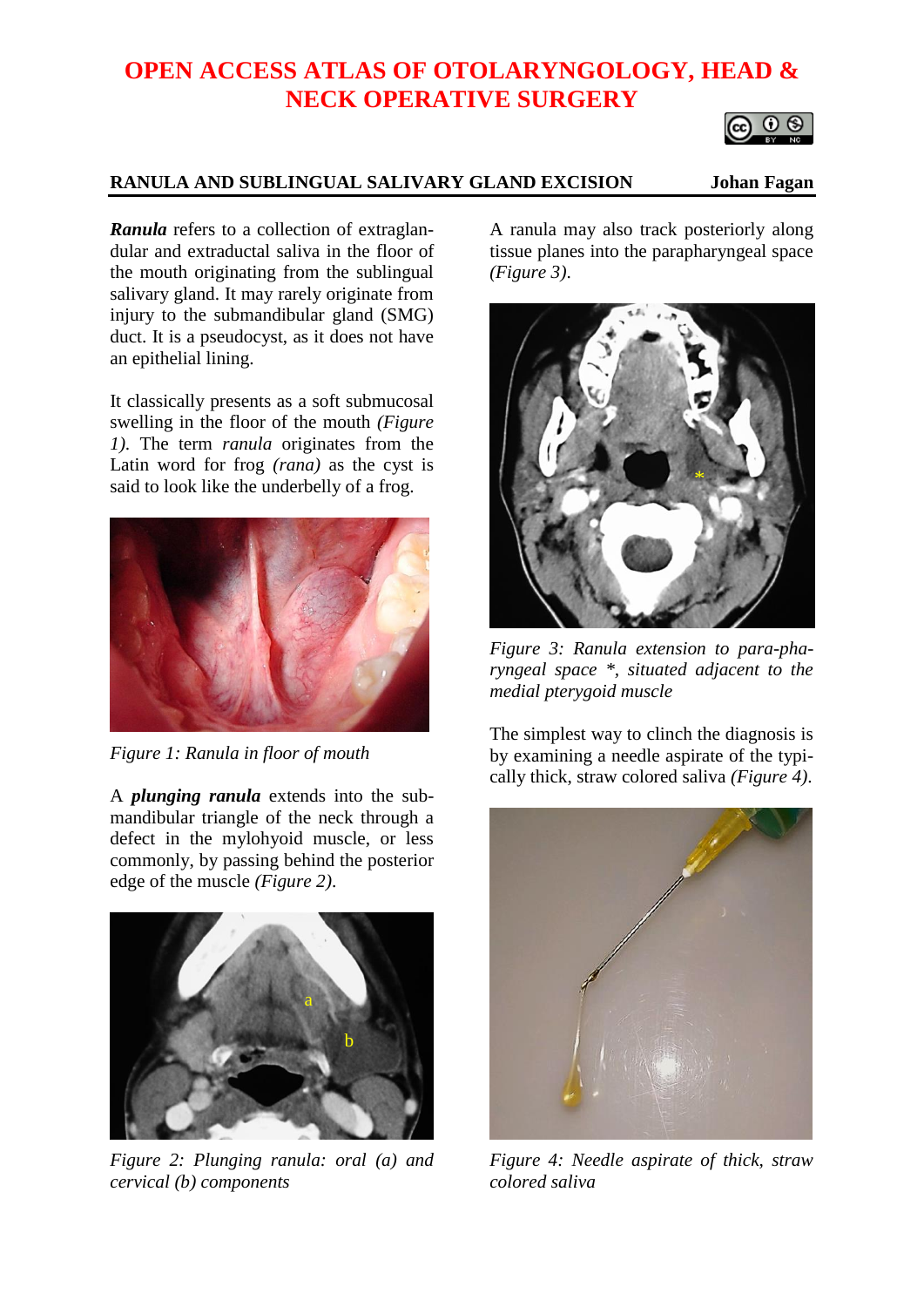Treatment of a ranula is controversial, and includes marsupialization, excision of the sublingual salivary gland, excision of the ranula +/- excision of the sublingual salivary gland, and sclerotherapy. *Excising the sublingual salivary gland is the key to minimizing recurrence. The author's preference is only to excise the gland.*

#### **Surgical anatomy**

The paired *sublingual salivary glands* are located beneath the mucosa of the anterior floor of mouth, anterior to the submandibular ducts and above the mylohyoid and geniohyoid muscles *(Figures 5, 6, 7)*. The glands drain via 8-20 excretory ducts of Rivinus into the SMG duct and also directly into the mouth on an elevated crest of mucous membrane called the *[plica fim](http://en.wikipedia.org/wiki/Plica_fimbriata)[briata](http://en.wikipedia.org/wiki/Plica_fimbriata)* which is formed by the gland and is located to either side of the frenulum of the tongue *(Figures 6 & 7)*.



*Figure 5: Superior, intraoral view of SMG, duct, lingual nerve and mylohyoid and geniohyoid muscles*



*Figure 6: Intraoral view of left sublingual gland with ducts of Rivinus, SMG and duct, lingual nerve and mylohyoid muscles*



*Figure 7: View of right sublingual gland*

The *lingual nerve* crosses deep to the submandibular duct in the lateral floor of mouth. In the anterior floor of mouth it is located posterior to the duct *(Figures 5 & 6)*.

The *submandibular duct* is located immediately deep to the mucosa of the anterior and lateral floor of mouth and opens into the oral cavity to either side of the frenulum *(Figures 5 & 6)*.

*Ranine veins* are visible on the ventral surface of the tongue and accompany the hypoglossal nerve *(Figure 8).*



*Figure 8: XIIn accompanied by ranine veins*

The *detailed surgical anatomy of the SMG and submandibular triangle* are dealt with in detail in the [chapter on](https://vula.uct.ac.za/access/content/group/ba5fb1bd-be95-48e5-81be-586fbaeba29d/Submandibular%20gland%20excision.pdf)  [submandibular gland excision.](https://vula.uct.ac.za/access/content/group/ba5fb1bd-be95-48e5-81be-586fbaeba29d/Submandibular%20gland%20excision.pdf)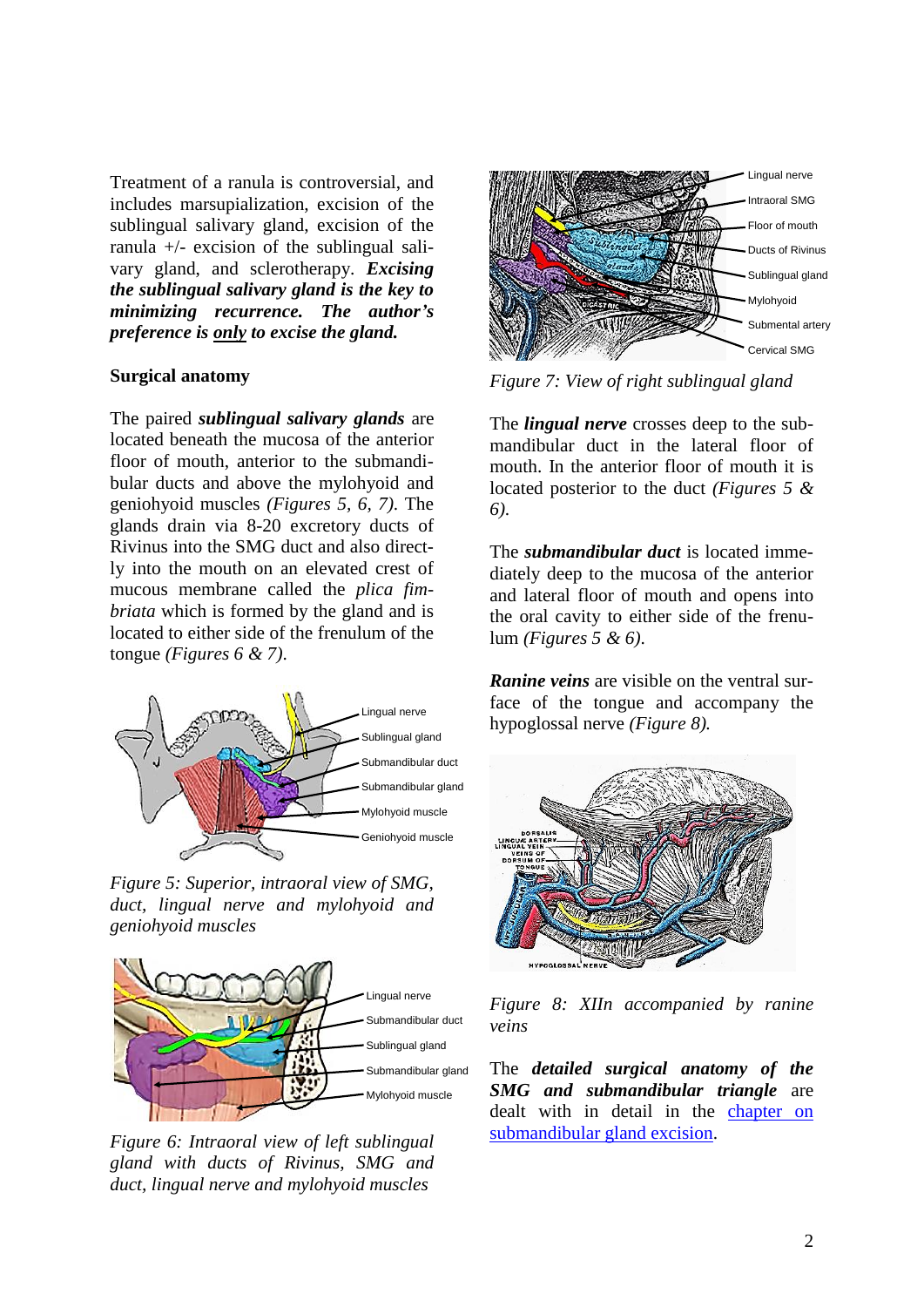#### **Operative steps**

The following description applies to excision of a simple ranula, the sublingual salivary gland, and a plunging ranula.

#### *Anaesthesia*

A broad-spectrum antibiotic is administered for 24hours. With excision of a plunging ranula the anaesthetist should avoid muscle paralysis as it is useful to monitor the movement of the lower lip should the marginal mandibular nerve be surgically irritated.

#### *Positioning and draping*

The patient is placed in a supine position with neck extended. The skin of the anterior neck and lower face is sterilised. Draping is done in such a way that the mouth and upper neck are exposed. A selfretaining retractor is used to open the mouth. A silk traction suture is passed through the tip of the tongue to better expose the anterior floor of the mouth.

#### *Excision of a simple ranula (Figure 1)*

The mucosa is incised over the ranula taking care not to enter the sac. A submucosal dissection plane is established over the wall of the ranula. Using sharp and blunt dissection, the cyst is excised, taking care not to injure the submandibular duct or the lingual nerve. Should the submandibular duct be injured, then it is simply translocated to the lateral floor of mouth by mobilising the duct, and passing it through a stab incision in the mucosa of the lateral floor of mouth. It is secured to the oral mucosa with a suture passed through the side of the duct *(Figure 9)*.



*Figure 9: Submandibular duct transposed to right lateral floor of mouth, and sutured to mucosa with a vicryl suture*

#### *Excision of sublingual salivary gland*

The sublingual gland is surprisingly large and is located immediately deep to the mucosa just anterior to the submandibular duct in the anterior floor of mouth. It may be excised by using electrocautery and blunt dissection *(Figure 10)*. Structures at risk of injury are the submandibular duct and lingual nerve *(Figure 11)*.



*Figure 10: Right sublingual salivary gland*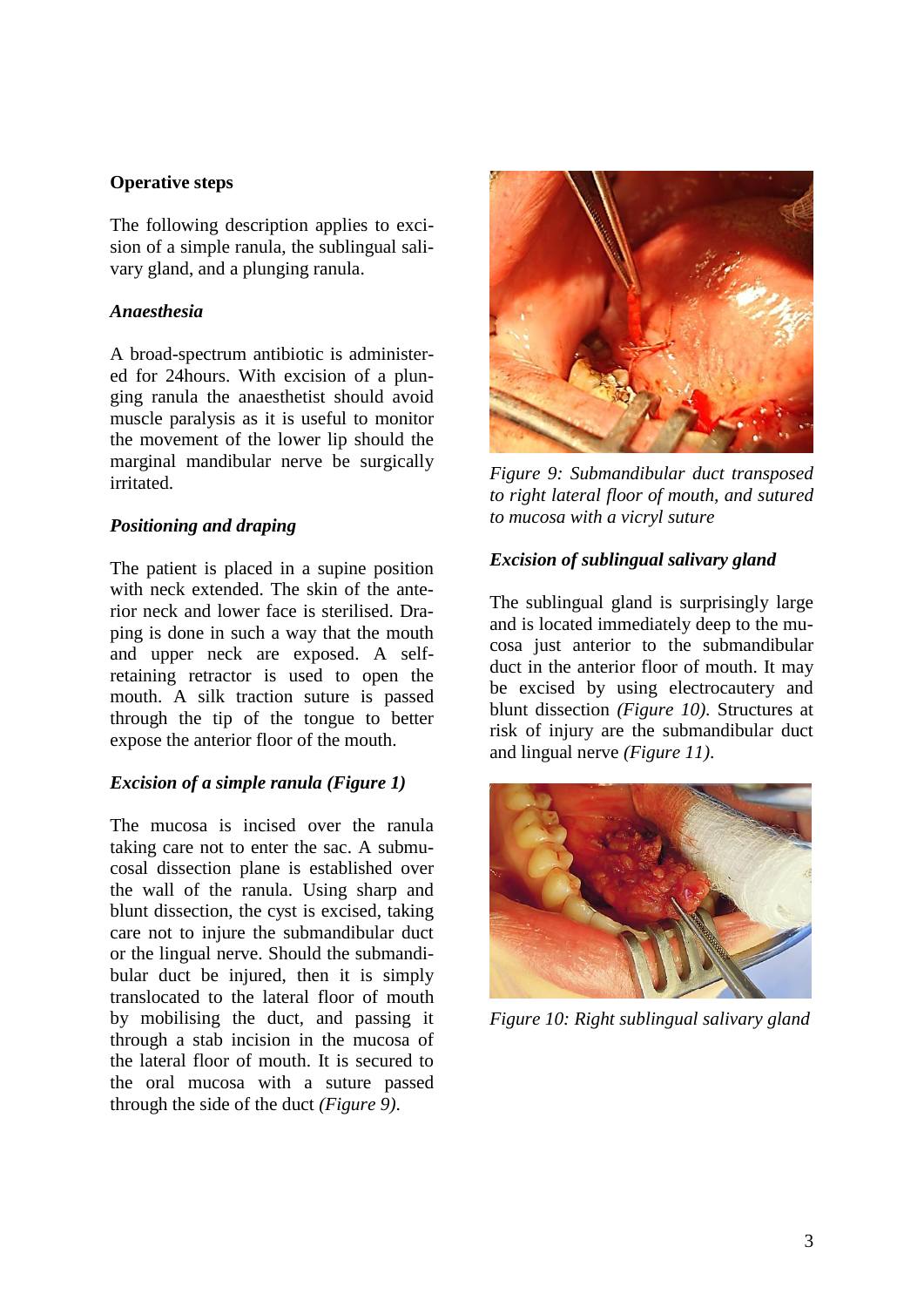

*Figure 11: Lingual nerve and submandibular duct*

### *Excision of plunging ranula*

A plunging ranula resolve by simply excising the sublingual salivary gland. Yet some surgeons prefer also to excise the ranula.

Readers are referred to the chapter on *[submandibular gland excision](https://vula.uct.ac.za/access/content/group/ba5fb1bd-be95-48e5-81be-586fbaeba29d/Submandibular%20gland%20excision.pdf)* for the surgical anatomy, as much of the dissecttion is similar. A horizontal incision, placed in a skin crease and at least 3cms below the mandible or at the level of the hyoid bone and extending anteriorly from the anterior border of the sternocleidomastoid muscle, is made through skin, subcutaneous tissue and platysma. The common facial and anterior facial veins are identified posteriorly and divided and ligated if required for access. The ranula is identified in the anterior part of the submandibular triangle *(Figure 12)*.

The anterior belly of digastric is identified and retracted anteriorly. The mylohyoid muscle is identified deep to and behind the anterior belly of digastric *(Figure 13)*.

The surgeon may have to mobilise and resect the SMG for better access *(Figure 14)*. The ranula is mobilised with sharp and blunt dissection from the surrounding muscles and the SMG posteriorly. It is traced to where it generally passes through a de-



*Figure 12: Plunging ranula in right neck*



*Figure 13: Muscles encountered with SMG excision, and area of dehiscence in mylohyoid through which plunging ranula typically passes into the neck* 

hiscence in the mylohyoid muscle, or less commonly behind the mylohyoid, into the floor of the mouth. The surgeon then completes the resection transorally, including resection of the sublingual salivary gland. Should the SMG have been preserved, then the status of the submandibular duct is checked to determine whether it needs to be translocated. The mucosal defect in the floor of mouth is then closed with absorbable sutures, and the neck is closed in layers over a suction drain.